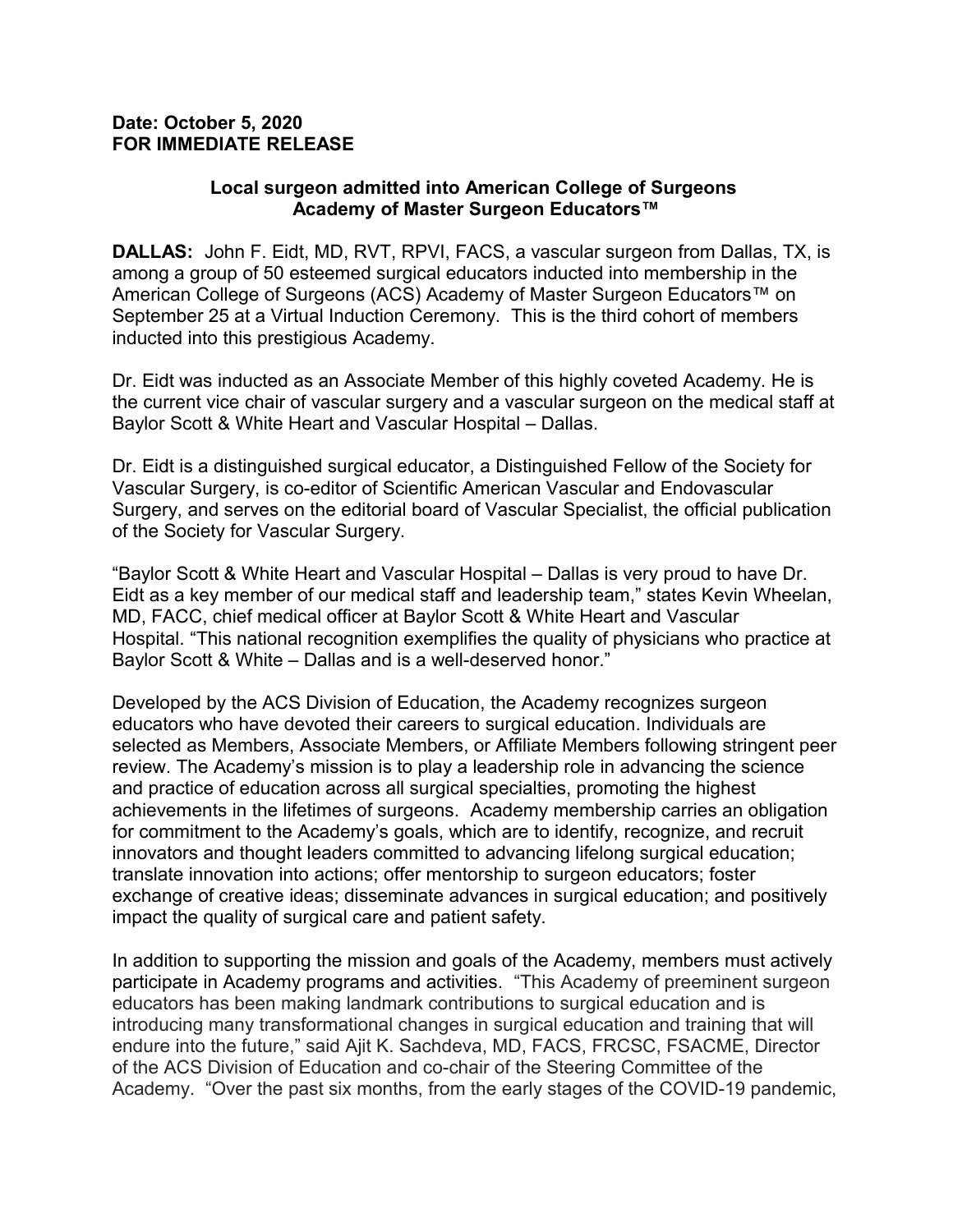the Academy has been addressing challenges and opportunities in surgery residency training resulting from the COVID-19 pandemic, and has launched several new programs," said Dr. Sachdeva.

"With highest quality patient care through education being the paramount theme of the American College of Surgeons, the growth of the Academy of Master Surgeon Educators continues to be an important emerging chapter for the ACS, the world's largest organization for surgeons," explained L.D.Britt, MD, MPH, DSc(Hon), FACS, FCCM, FRCSEng(Hon), FRCSEd(Hon), FWACS(Hon), FRCSI(Hon), FCS(SA)(Hon), FRCS(Glasg)(Hon), past president of the ACS, and co-chair of the Steering Committee of the Academy.

"One of the Academy's founding principles is to advance the science and practice of surgical education and training. In the past few months, its members have also shown stellar leadership in another key area. Responding during a crisis. The work the Academy has put forth in identifying educational resources during the COVID-19 pandemic to teach and assess surgical trainees during this crucial time is very important and highly commendable," said ACS Executive Director David B. Hoyt, MD, FACS. "We welcome the class of 2020 to this unique group of surgeon educators."

For a listing of the full membership of the Academy, as well as those honored with selection in 2020, visit: [https://www.facs.org/education/academy/member-list.](https://www.facs.org/education/academy/member-list)

## **About Baylor Scott & White Heart and Vascular Hospital – Dallas**

Founded in a tradition of research and innovation, Baylor Scott & White Heart and Vascular Hospital – Dallas† opened in 2002 as the region's first and only dedicated hospital to heart and vascular care. The Dallas hospital is located on the main campus of Baylor University Medical Center, part of Baylor Scott & White Health. Baylor Scott & White Heart and Vascular Hospital – Dallas has cardiology services available at Baylor Scott & White All Saints Medical Center – Fort Worth. With more than 44,000 patient registrations annually, a broad array of advanced cardiac interventional procedures and vascular surgeries are available, as well as diagnostic imaging and cardiac rehabilitative services. Programs on wellness and prevention are offered for the community. Additional information may be found at the hospital's website, BaylorHeartHospital.com or on the app, Baylor Heart Center, downloaded from the Apple store.

*Notice Regarding Physician Ownership: Baylor Scott & White Heart and Vascular Hospital is a hospital in which physicians have an ownership or investment interest. The list of the physician owners or investors is available to you upon request. Physicians provide clinical services as members of the medical staff at one of Baylor Scott & White Health's subsidiary, community or affiliated medical centers and are neither employees nor agents of those medical centers, Baylor Health Care System, Scott & White Healthcare or Baylor Scott & White Health.*

## **About the American College of Surgeons**

The American College of Surgeons is a scientific and educational organization of surgeons that was founded in 1913 to raise the standards of surgical practice and improve the quality of care for surgical patients. The College is dedicated to the ethical

**<sup>†</sup>** Joint ownership with physicians.